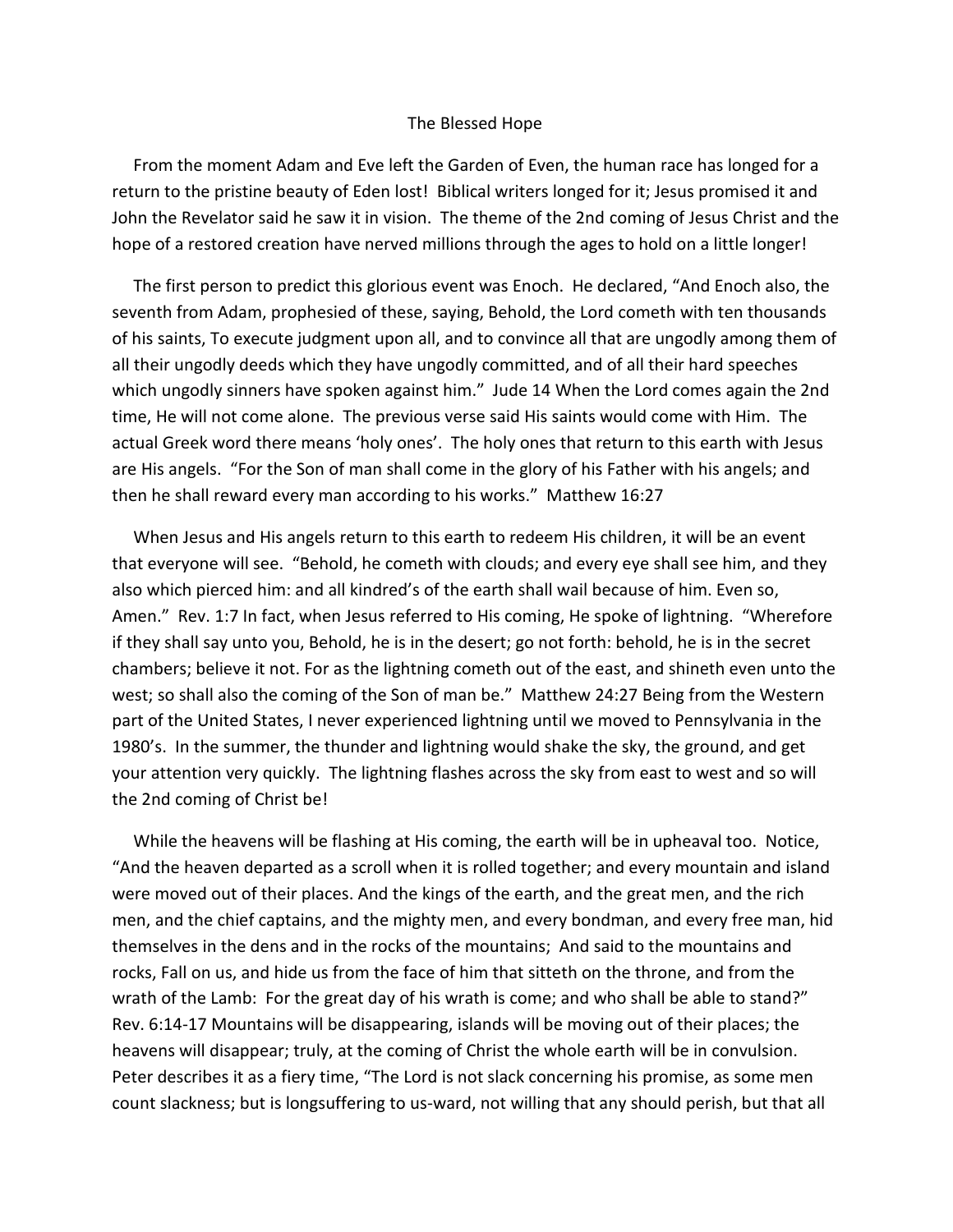should come to repentance. But the day of the Lord will come as a thief in the night; in the which the heavens shall pass away with a great noise, and the elements shall melt with fervent heat, the earth also and the works that are therein shall be burned up. Seeing then that all these things shall be dissolved, what manner of persons ought ye to be in all holy conversation and godliness, Looking for and hasting unto the coming of the day of God, wherein the heavens being on fire shall be dissolved, and the elements shall melt with fervent heat?" 2 Peter 3:9-12

 Before the Lord turns this earth into a fiery crematorium, He will be sure that His children are safe in His hands. Those who by faith in the power of Jesus Christ have walked in harmony with His law; those who have lived up to all the light the Lord has shed across their path; they will meet the Lord in the air. Notice these verses, "But I would not have you to be ignorant, brethren, concerning them which are asleep, that ye sorrow not, even as others which have no hope. For if we believe that Jesus died and rose again, even so them also which sleep in Jesus will God bring with him. For this we say unto you by the word of the Lord, that we which are alive and remain unto the coming of the Lord shall not prevent them which are asleep. For the Lord himself shall descend from heaven with a shout, with the voice of the archangel, and with the trump of God: and the dead in Christ shall rise first: Then we which are alive and remain shall be caught up together with them in the clouds, to meet the Lord in the air: and so shall we ever be with the Lord. Wherefore comfort one another with these words." 1 Thessalonians 4:13-18. Paul declares that those who followed Christ in this world are not in heaven. He says they are sleeping in the grave until Jesus returns. At the 2<sup>nd</sup> Coming, the Lord's followers that are dead, will rise up from their graves and meet the Lord in the air. Those who are following Christ, who are still alive at His coming, will also be raised up from this sin polluted earth and will also meet the Lord in the air!

 Paul also makes these points clear in 1 Corinthians 15:51-55 when he writes, "Behold, I shew you a mystery; We shall not all sleep, but we shall all be changed, In a moment, in the twinkling of an eye, at the last trump: for the trumpet shall sound, and the dead shall be raised incorruptible, and we shall be changed. For this corruptible must put on incorruption, and this mortal must put on immortality. So when this corruptible shall have put on incorruption, and this mortal shall have put on immortality, then shall be brought to pass the saying that is written, Death is swallowed up in victory. O death, where is thy sting? O grave, where is thy victory?" It is at the 2<sup>nd</sup> coming that the dead are raised to meet Christ. It is at the 2<sup>nd</sup> coming that mortals, who have come under the dominion of death and the grave, will see their tombs shattered and will be clothed with immortality. It is only at the return of Jesus that death is finally defeated and the Lord's obedient children will be delivered from their dirty graves!

 It was this glorious time to which the prophet Job looked for his wonderful deliverance from the tomb. Notice, "For I know that my redeemer liveth, and that he shall stand at the latter day